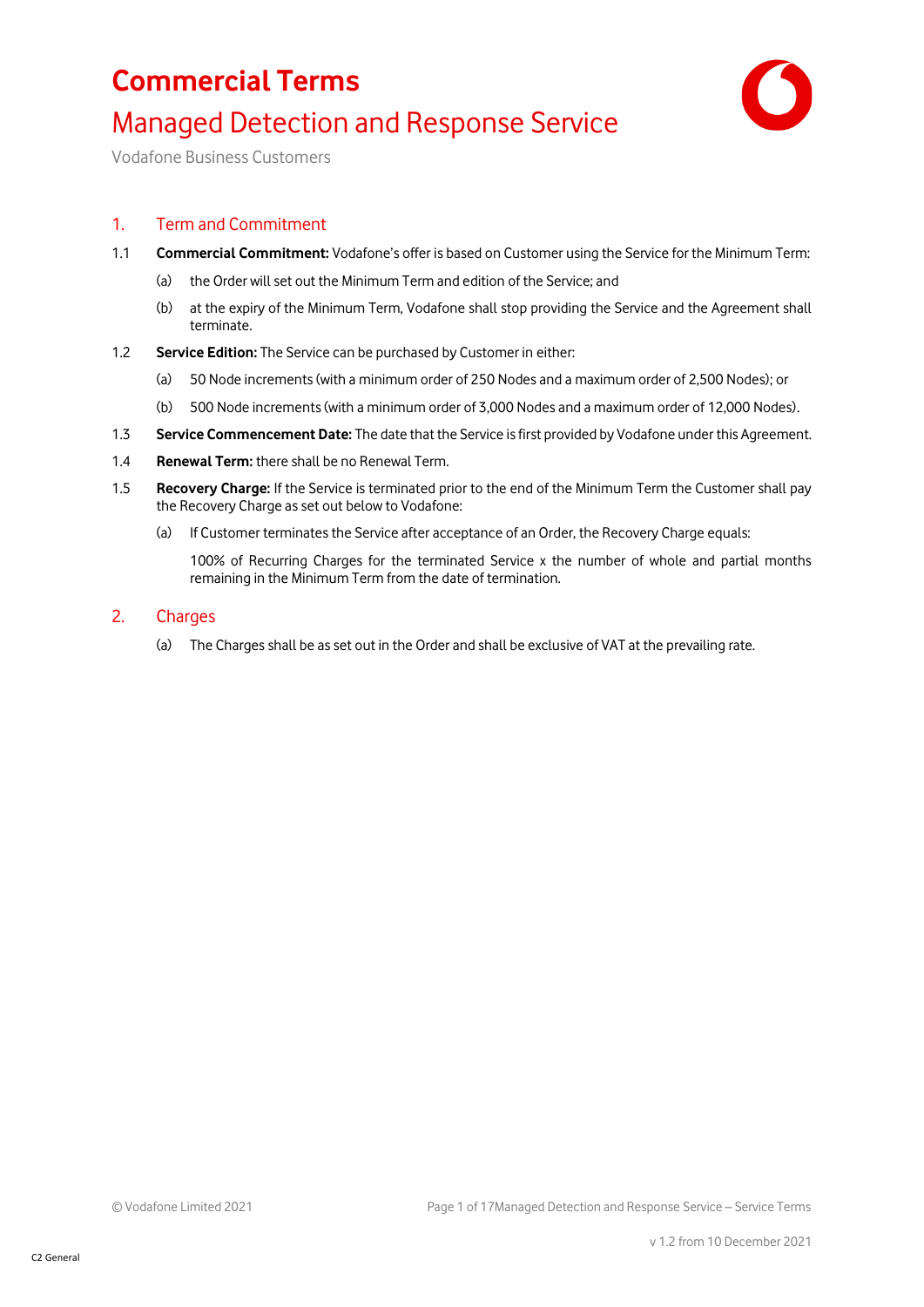### **Service Specific Terms**

### Managed Detection and Response Service



Vodafone Business Customers

#### 1. The Service – Overview

- 1.1 The Vodafone Managed Detection and Response service (the "**MDR Service**") is a fully managed service providing a 24x7 real-time security monitoring, analysis and reporting and early warning intelligence of any security threats to the Customer's Environment. The MDR Service aims to proactively find, avoid or mitigate Cyber-Attacks and malicious activity before they cause material business impact to the Customer. The term "Service" or "Services" in these Service Specific Terms means the MDR Service.
- 1.2 The Service is executed through the deployment of the Log Collection Platform on the Customer's Environment which then collects and compresses the Security Data. The Security Data is then securely delivered to the MDR Environment where it is stored, analysed and correlated by Vodafone for the Customer to then view in the MDR Portal. Where applicable, recommendations are made to the Customer in reports and the findings are listed in a recommended priority order.

#### 2. Service Terms Structure

- 2.1 These Service Specific Terms include:
	- (a) the service specification, which sets out a description of the Service, may be updated from time to time and is made available a[t www.vodafone.co.uk/cloudservices/](http://www.vodafone.co.uk/cloudservices/) (the "**Service Specification**");
- 2.2 The following documents further govern Vodafone's supply of the Service and form part of the Agreement:
	- (a) the Commercial Terms;
	- (b) the Order, which sets out the Service Elements selected by/for Customer;
	- (c) the Vodafone Business Marketplace Service Specific Terms (the **"VBM Service Terms"**) available at [www.vodafone.co.uk/cloudservices/;](http://www.vodafone.co.uk/cloudservices/)
	- (d) the General Terms available at [www.vodafone.co.uk/terms;](http://www.vodafone.co.uk/terms)
	- (e) the Service Specification;
	- (f) any other documents referenced as incorporated in these Service Specific Terms; and
	- (g) any applicable policies and guidelines, as provided from time to time by Vodafone.
- 2.3 These documents apply in the order of precedence set out in the General Terms, save that the VBM Service Terms shall take precedence over the General Terms and all documents expressed to be of lesser precedence in the General Terms.

#### 3. The Service

- 3.1 **Service Elements**: The Service shall comprise ofthe Core Service Elements asset out in the Order. The Service Specification summarises the different editions of the Service available.
- 3.2 **Service Levels**: The Service Levels set out the standards that will be applied to the provision of the Service.
- 3.3 **Vodafone Business Marketplace** (the **"VBM"**)**:** The Service is made available to purchase through the VBM. The VBM Service Terms apply to the extent of the Customer's use of the VBM website. In the event of any conflict between the VBM Service Terms and the MDR Service Terms, then the MDR Service Terms shall take precedence. The Customer accepts that certain features and functionality detailed in the VBM Service Terms may be limited or not apply to the Service, including but not limited to the applicability of Charges and Subscription periods.

#### 4. Service Specific Conditions of Use

- 4.1 Customer may use the Service only in accordance with the terms and obligations:
	- (a) as indicated in the Order; and
	- (b) as defined in the Agreement.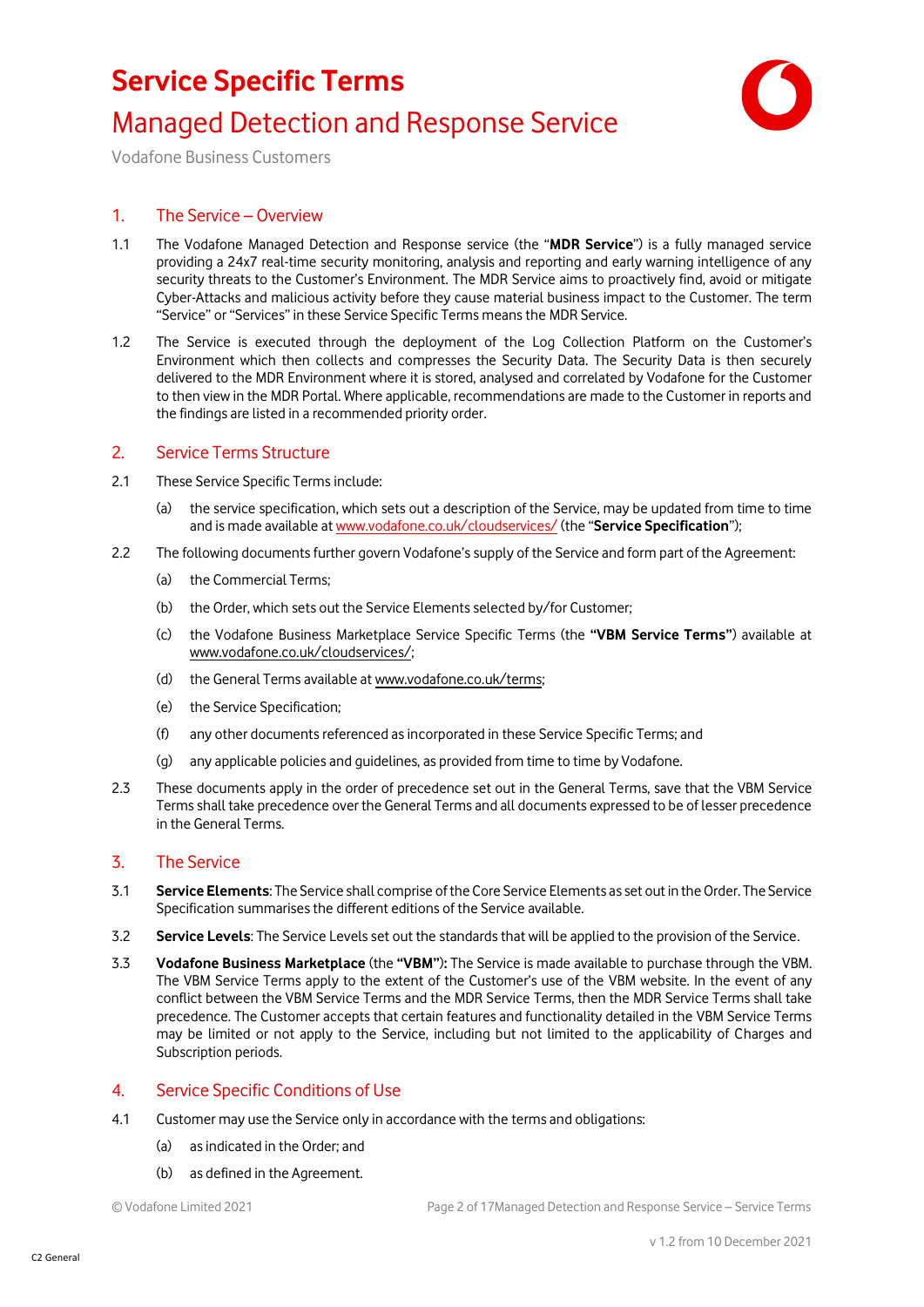

Vodafone Business Customers

- 4.2 Vodafone shall only perform the Service if Customer provides required information or performs required actions. If Customer does not provide/perform per the responsibilities set out in the Agreement, Vodafone's performance of the Service may be delayed, impaired or prevented.
- 4.3 **Adequate Customer Personnel:** Customer must provide adequate personnel to assist Vodafone in delivery of the Service, upon reasonable request by Vodafone.
- 4.4 **Device Registration:** Customer must provide all technical and license information for each firewall, server, intrusion detection device, or other hardware or software (each, a **"Device"**) reasonably requested by Vodafone, prior to such Device being recognized by and connected to the Service (**"Device Registration"**). Customer acknowledges and agrees that the Minimum Term will expire upon the last day of the Minimum Term, even if no Devices undergo Device Registration or receive the Service during the Minimum Term.
- 4.5 **Reasonable Assistance:** Customer must provide reasonable assistance to Vodafone, including, but not limited to, providing all technical and license information related to the Service reasonably requested by Vodafone, and to enable Vodafone to perform the Service. For management services, Customer must provide Vodafone remote access to the managed Device(s) and necessary administrative credentials to enable Vodafone to perform the Service.
- 4.6 **Use of Log Collection Platform:** For monitoring services, Customer may be required to successfully install the Log Collection Platform image within the Customer's Environment, and establish the necessary network access to allow the MDR Portal to remotely manage the Log Collection Platform, and to allow the collector to extract Security Data of the Device(s) and transport such Security Data back to the MDR Environment. The Log Collection Platform must be a supported version as specified in the Supported Product List available on the MDR Portal. Customer must provide all required hardware or virtual machines necessary for the Log Collection Platform and enable access to such hardware or virtual machines by Vodafone (as specified in the Operations Manual). In addition, for select logging technologies (as specified in the Supported Product List), Customer may also be required to install collectors on customer provided systems other than the Log Collection Platform and enable access to/from the Log Collection Platform. Customer understands that Vodafone must have access to Security Data of the Device(s) in a format that is compatible with Vodafone's collectors and in some cases this may require configuration changes to Device(s). Customer agrees to make any necessary changes to the configuration of the Device(s), as requested by Vodafone, to conform with the supported format.
- 4.7 **Accurate Information:** Customer must provide Vodafone with accurate and up-to-date information, including, the name, email, landline, mobile, and pager numbers for all designated, authorized points of contact who will be provided access to the MDR Portal. Customer must provide the name, email, and phone numbers for all shipping, installation and security points of contact
- 4.8 **Customer's Outage:** Customer must, within the MDR Portal, provide Vodafone with at least twelve (12) hours' notice in advance of any scheduled outage (maintenance), network, or system administration activity that would affect Vodafone's ability to perform the Service.
- 4.9 **Daily Service Summary:** Customer must review the Daily Service Summary to understand the current status of Service(s) delivered and actively work with Vodafone to resolve any tickets requiring Customer input or action.
- 4.10 **Customer Software and Hardware:** It is Customer's sole responsibility to maintain current maintenance and technical support contracts with Customer's software and hardware vendors for any Device(s) affected by the Service. Customer must ensure any Device receiving the Service conforms to the version requirements stated in the Supported Product List. It is Customer's responsibility to interact with Device(s) manufacturers and vendors to ensure that the Device(s) are scoped and implemented in accordance with manufacturer's suggested standards. Customer is also responsible for interactions with Device(s) manufacturers or vendors regarding the resolution of any issues related to Device(s) scoping, feature limitations or performance issues. Customer is responsible for remediation and resolution of changes to Device(s) which negatively impact the Service or the functionality, health, stability, or performance of Device(s).
- 4.11 **Consent and Authorization:** Customer acknowledges, understands and agrees that unauthorized access to computer systems or data or intrusion into hosts and network access points may be prohibited by Applicable Law. Customer is: explicitly confirming to Vodafone that it has obtained all applicable consents and authority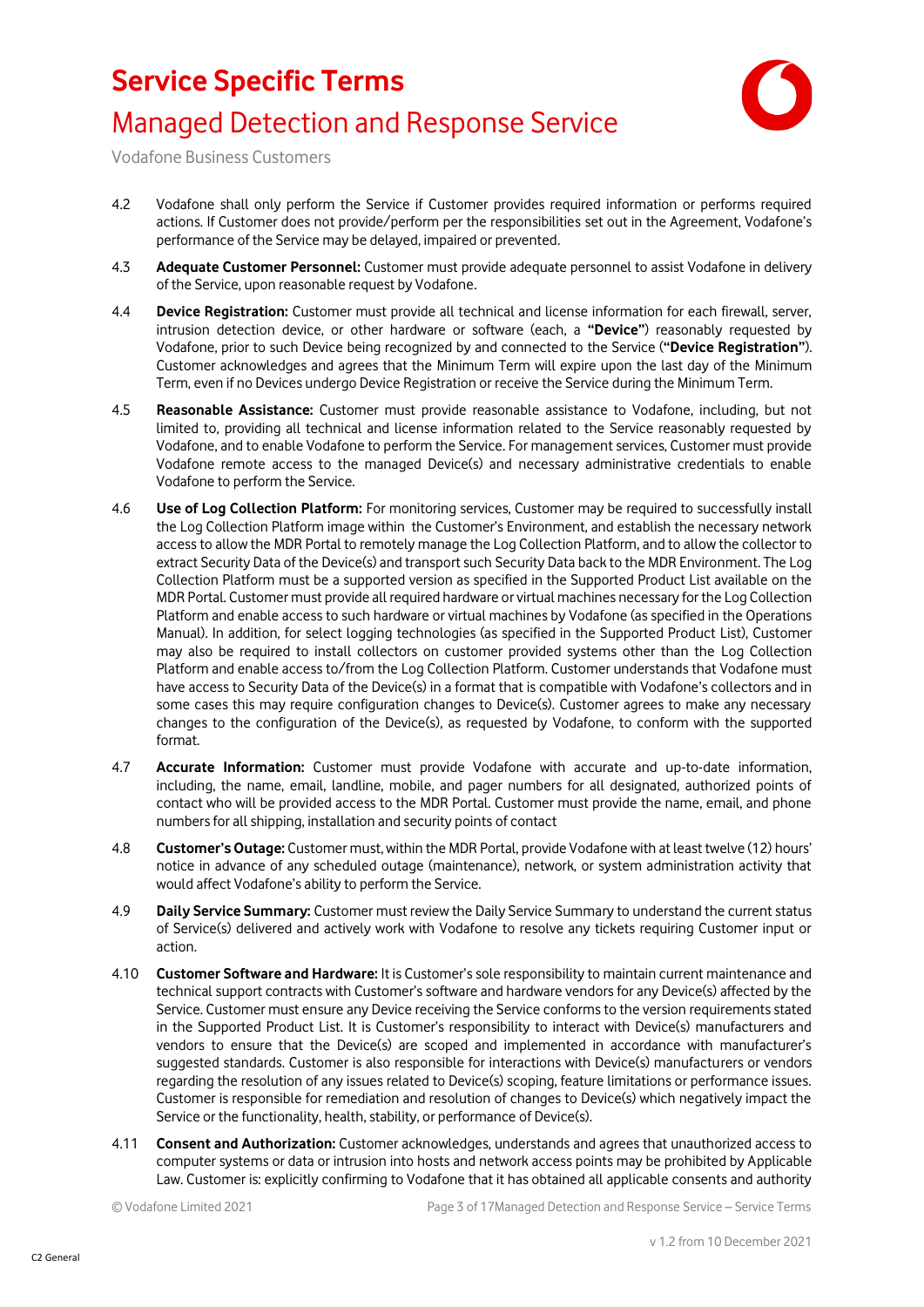

Vodafone Business Customers

for Vodafone to deliver the Service; and (ii) giving Vodafone explicit permission to perform the Service and to access and process any and all Customer Data related to the Service, including without limitation, if applicable, consent to analyze host forensics including but not limited to, memory, disk, logs, data, network traffic in real time to detect evidence of known malicious communication patterns and traffic containing unrecognized malicious code (malware), connect to Customer's computer network, archive and retain all host forensics data including but not limited to, memory, disk, logs, data, network traffic captured as part of Services (including to store any malware and metadata supplied by Customer, or anyone else working with or for Customer), and (iii) representing that such access and processing by Vodafone does not violate any applicable law or any obligation Customer owes to a third party; and (iv) accepting sole responsibility and liability with respect to engagement of such Service. Accordingly, Customer warrants and represents that it is the owner or licensee of any network, systems, IP addresses software, appliances, code, templates, tools, policies, records, working papers, data and/or computers upon which Vodafone performs the Service (**"Customer Systems"**), which may be visible as Customer Data in connection with the Service, and that Customer is authorized to instruct Vodafone to perform the Service on such Customer Systems. Customer shall fully indemnify and hold harmless Vodafone for any claims by any third parties related to the Service.

- 4.12 **Third Party Provider Terms:** Customer is responsible for complying with the Third Party Provider terms listed at Appendix A and Appendix B.
- 4.13 **Reporting:** Customer acknowledges and agrees that in the course of delivering the Service, Vodafone may become aware of issues such as data breaches, network intrusions, or the presence of malware, and that such issues may give rise to regulatory reporting obligations which Customer is subject to in one of more territories in which Customer operates. Accordingly, Customer shall remain solely responsible for all such reporting requirements and Vodafone shall have no liability in this regard whatsoever.
- 4.14 Customer will be responsible for the Customer obligations described in the Appendix 1: MSS Offerings Chart and the Operations Manual.
- 4.15 **Supported Product List:** If the Supported Product List indicates a Device can only be supported at a lower level of Service than what was purchased, Customer shall instead receive that supported level of Service and not the level of service purchased.

#### 4.16 **Log Collection Platform Software:**

- (a) The Service includes the Log Collection Platform Software as a service component. Customer's use of the Log Collection Platform Software is governed by the Agreement and the following additional terms:
	- $(i)$ subject to Customer's compliance with the Agreement and during the Term of the Agreement, Vodafone grants to Customer a non-exclusive, non-transferable right to install the Log Collection Platform Software in Customer's Environment, and, additionally, the right to make a single uninstalled copy of the Log Collection Platform Software for archival purposes which Customer may use and install for disaster-recovery purposes (i.e. where the primary installation of the Log Collection Platform Software becomes unavailable for use);
	- $(ii)$ Customer may not, without Vodafone's prior written consent, use, copy, publish, distribute, modify, reverse engineer, disassemble, decompile, sublicense, assign, or otherwise transfer the Log Collection Platform Software;
	- $(iii)$ the Log Collection Platform Software is provided for the Term of the Agreement; Customer's rights to the Log Collection Platform Software shall end at the termination of the Agreement, at which time, Customer shall immediately stop using and destroy all copies of the Log Collection Platform Software.
- 4.17 **Termination:** In addition to the termination rights set out in the General Terms, Vodafone shall be entitled to terminate the Service upon 30 days written notice to Customer where Vodafone's agreement with the Third Party Provider has terminated.
- 4.18 **The Operations Manual:** The Operations Manual available on the MDR Portal, provides further description of the Service and details additional Customer responsibilities which may be applicable to the Service. Vodafone will use commercially reasonable efforts to give Customer thirty (30) days' notice through the Portal of any material change to the Operations Manual.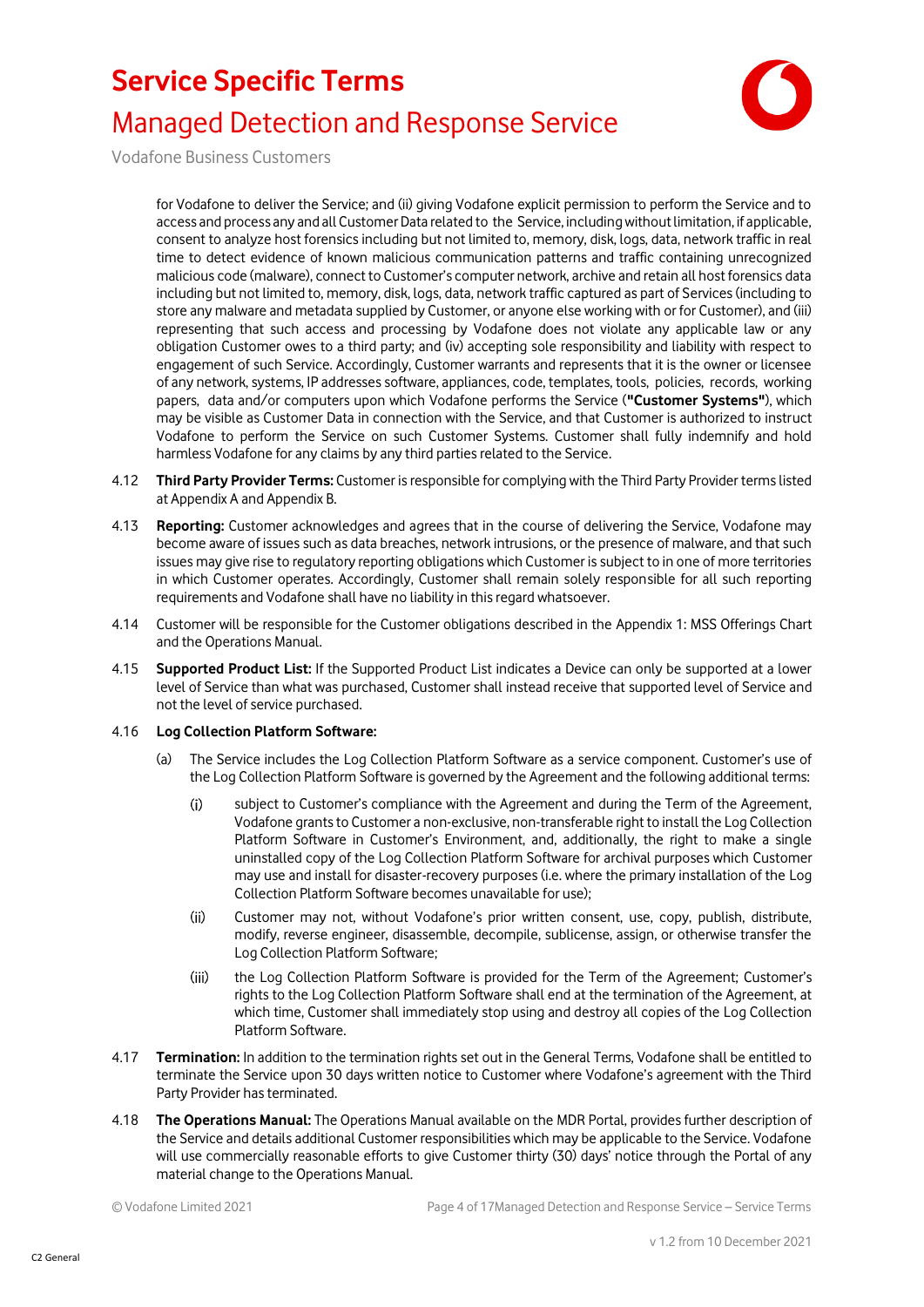

Vodafone Business Customers

4.19 **Payment Card Industry:** Vodafone does not warrant that the Service will be payment card industry (**"PCI"**) requirements Compliant or that the Services will enable Customer to be compliant with Applicable Privacy Law.

#### 5. General Assumptions and Dependencies

- 5.1 There will be no changes to the scope of the Service set out in these Service Specific Terms.
- 5.2 The Service is not warranted to:
	- (a) detect or identify all security or network threats to, or vulnerabilities of Customer's networks or other facilities, assets, or operations;
	- (b) prevent intrusions into or any damage to Customer's networks or other facilities, assets, or operations;
	- (c) return control of a Customer or third party system where unauthorized access or control has occurred; or
	- (d) meet or help Customer meet any Applicable Law, industry standard or any other requirements including the Payment Card Industry Data Security Standard. It is Customer's sole responsibility to provide appropriate and adequate security for its company, its assets, systems and employees.
- 5.3 Customer must promptly notify Vodafone of any changes to information, provided by Customer to Vodafone, in relation to the Service.
- 5.4 Vodafone may provide reasonable recommendations, advice or instructions on a particular course of action in the course of performing or as a result of the Service or in the Deliverables to be provided to Customer and if Customer chooses not to follow such reasonable recommendations, advice or instructions, Customer acknowledges that Vodafone shall not be responsible for any losses or claims made by the Customer that arise from Customer's failure to follow such recommendations, advice or instructions.
- 5.5 While Vodafone will use reasonable care to carry out the Service in line with Good Industry Practice and in a manner designed to mitigate and reduce the risk of damage to Customer Property, Customer acknowledges that there is inherent risk in the provision of the security Service in accordance with this Agreement which may lead to operational degradation, performance impact, breach of Customer policies or industry standards, or otherwise impair Customer Property (each a **"Customer Damage"** and together the **"Customer Damages"**) and, Vodafone will not be liable to the Customer or its respective employees or any third parties of the Customer for Customer Damages arising from the foregoing. To the extent possible, prior to commencing any provisioning of the Service, Vodafone shall identify and inform the Customer of any Customer Damage associated with the Service.
- 5.6 Customer agrees that Vodafone has the right to anonymise and aggregate Customer Data that will not in any way reveal the Customer Data as being attributable to the Customer with other data and leverage anonymous learnings and insights regarding use of the Service (the anonymised data, **"Vodafone Insights Data"**), and that Vodafone owns Vodafone Insights Data and may use Vodafone Insights Data during and after the term of this Agreement solely to develop, provide, and improve Vodafone products and services.
- 5.7 Customer agrees that Vodafone is not liable to Customer for Customer Damages provided that Vodafone will use reasonable care to carry out the Service in line with Good Industry Practice and in accordance with the terms of this Agreement.
- 5.8 The Customer agrees that, to the extent permitted by Applicable Law, it shall not bring any claim against Vodafone or any Group Company, whether in tort or otherwise, in connection with the Service or otherwise in relation to the subject matter of this Agreement.
- 5.9 Customer acknowledges that, in providing the Service, Vodafone will access Customer Systems and data. Customer agrees that, in advance of the Agreement Start Date, it shall provide and maintain all necessary consents, permissions, notices and authorisations as that are necessary for Vodafone to perform the Service, including any of the foregoing from employees or third parties; valid consents from or notices to applicable data subjects; and authorisations from regulatory authorities, employee representative bodies or other applicable third parties (**"Customer Consent"**) in a timely manner as necessary for Vodafone to access and use such System and data to perform the Service under this Agreement, and/or to use any third-party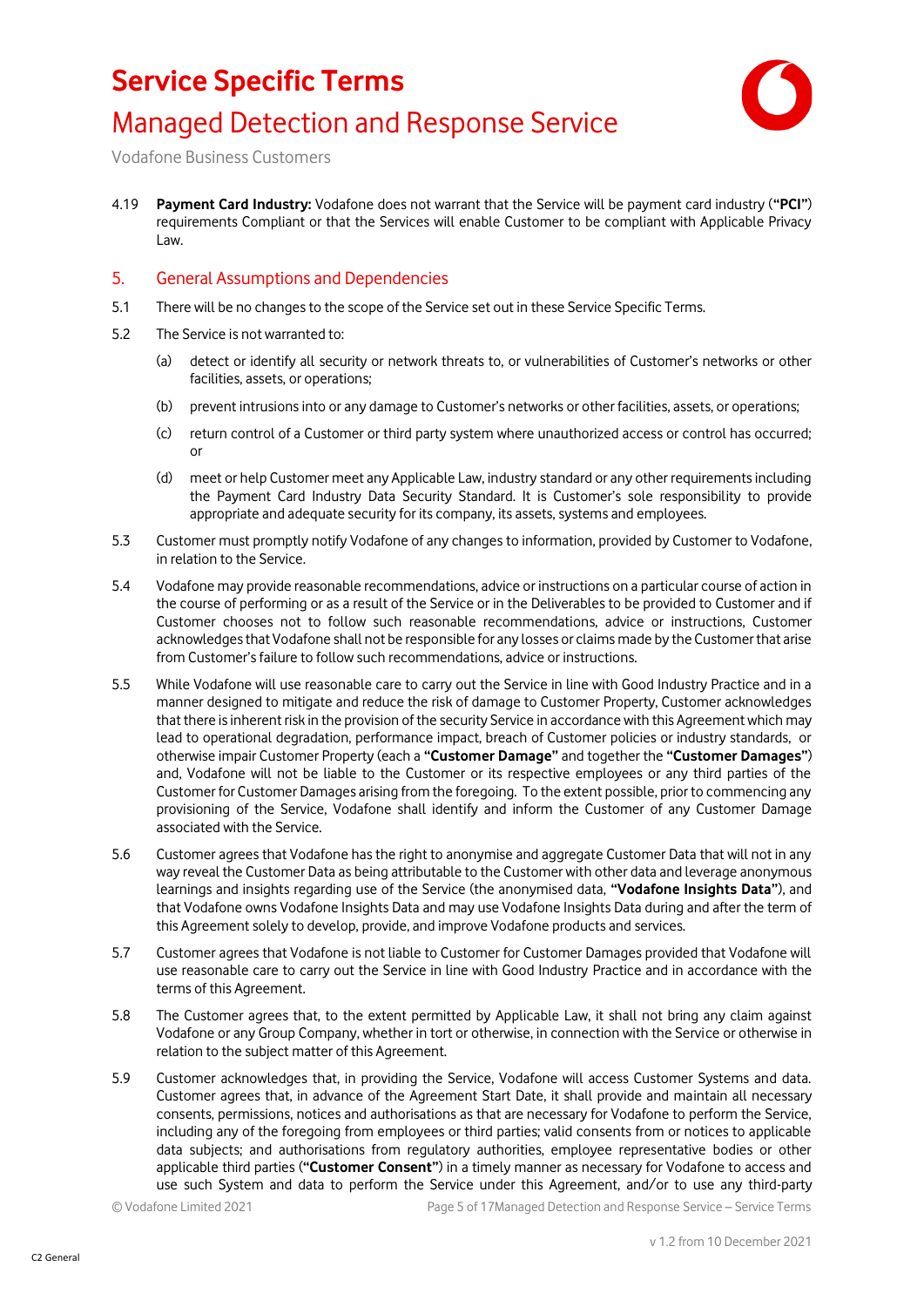

Vodafone Business Customers

System(s) or data that Vodafone may use or require access to in performing the Service. For purposes of this Clause, "System" means, as applicable, Customer's or a third party's computer environment, network, equipment, software and related services.

- 5.10 Customer agrees to provide and maintain the Customer Consents.
- 5.11 Vodafone shall perform the Service in line with the scope of the Service as set out in this Agreement, in accordance with Good Industry Practice, and in reliance on, and in line with, the Customer Consent.
- 5.12 Customer agrees to indemnify Vodafone on an unlimited basis to the extent the Customer fails to provide and maintain the Customer Consents.
- 5.13 Vodafone is not responsible for remedying any security issues, vulnerabilities or other problems discovered in the course of performing or as a result of the Service (where such Service is provided in accordance with the terms of this Agreement).
- 5.14 In providing the Service, Vodafone has no intention of committing any civil or criminal offences.
- 5.15 Customer acknowledges and agrees that, no act or omission of Vodafone arising out of or related to Vodafone's provision of the Services will be deemed to exceed the authorisation as set out in this Agreement, provided that Vodafone has provided the Services in accordance with this Agreement and in line with the relevant agreed scope of services with the Customer and/or the applicable Order.
- 5.16 Customer must promptly notify Vodafone of any changes to Validation Information.
- 5.17 Customer agrees and authorises Vodafone, to retain any indicators of compromise, malware, anomalies, or other metadata found as part of, or related to the performance of the Service ("Metadata") only for the purposes of gathering and compiling security event log data to look at trends, and real or potential security threats and improving Vodafone's security services. Vodafone may analyse, copy, store, and use such Metadata provided that such Metadata is compiled or combined in an aggregated, anonymised or pseudonymised, deidentified manner that will not in any way reveal the Metadata as being attributable to the Customer.
- 5.18 To the extent permitted by Applicable Law, the Customer agrees that it shall not bring any claim against Accenture or any Accenture Group Company (or any other third party acting on behalf of Vodafone in providing the Service), whether in tort or otherwise, in connection with the Service or otherwise in relation to the subject matter of this Agreement.
- 5.19 The Customer is responsible for: (i) ensuring that the Customers' use of the Service and associated Deliverables is in accordance with the terms of this Agreement; (ii) ensuring that the scope of the Service to be provided to the Customer meets the Customer's requirements; and (iii) Customer's compliance with all Applicable Laws and regulations applicable to Customer in connection with the use of the Service and/or Deliverables.
- 5.20 The Customer agrees to and authorises that Vodafone may, as necessary in performance of the Service: (i) access Customer Property and physically connect, disconnect, install, update, upgrade, manage and operate equipment, tools and software on Customer Property; and (ii) to the extent required to comply with Applicable Laws, take such actions with respect to Customer Property required by law enforcement authorities or regulatory authorities.

#### 6. Use Model

- 6.1 Use of the Service is limited to the Enterprise Wide Model.
- 6.2 **Customer Nodes:** Customer represents and warrants that the edition of the Service purchased by Customer reflects the total number of Nodes owned or used by Customer at the time of purchase, regardless of whether each such Node directly interacts with or is protected by the Service (**"Node Count"**). The Customer is entitled to receive the Service for an unlimited quantity of Devices owned or used by the Customer, subject always to the Customer's Node Count Compliance as set forth below and each such Device conforming to the version requirements stated in the Supported Product List.
- 6.3 **Node Count Compliance:** If, during the Minimum Term, Customer's applicable Node Count increases by more than five percent (5%) over the Node Count associated with the edition of the Service purchased by Customer, then Customer agrees to promptly, but no later than thirty (30) days following the increase in Node Count,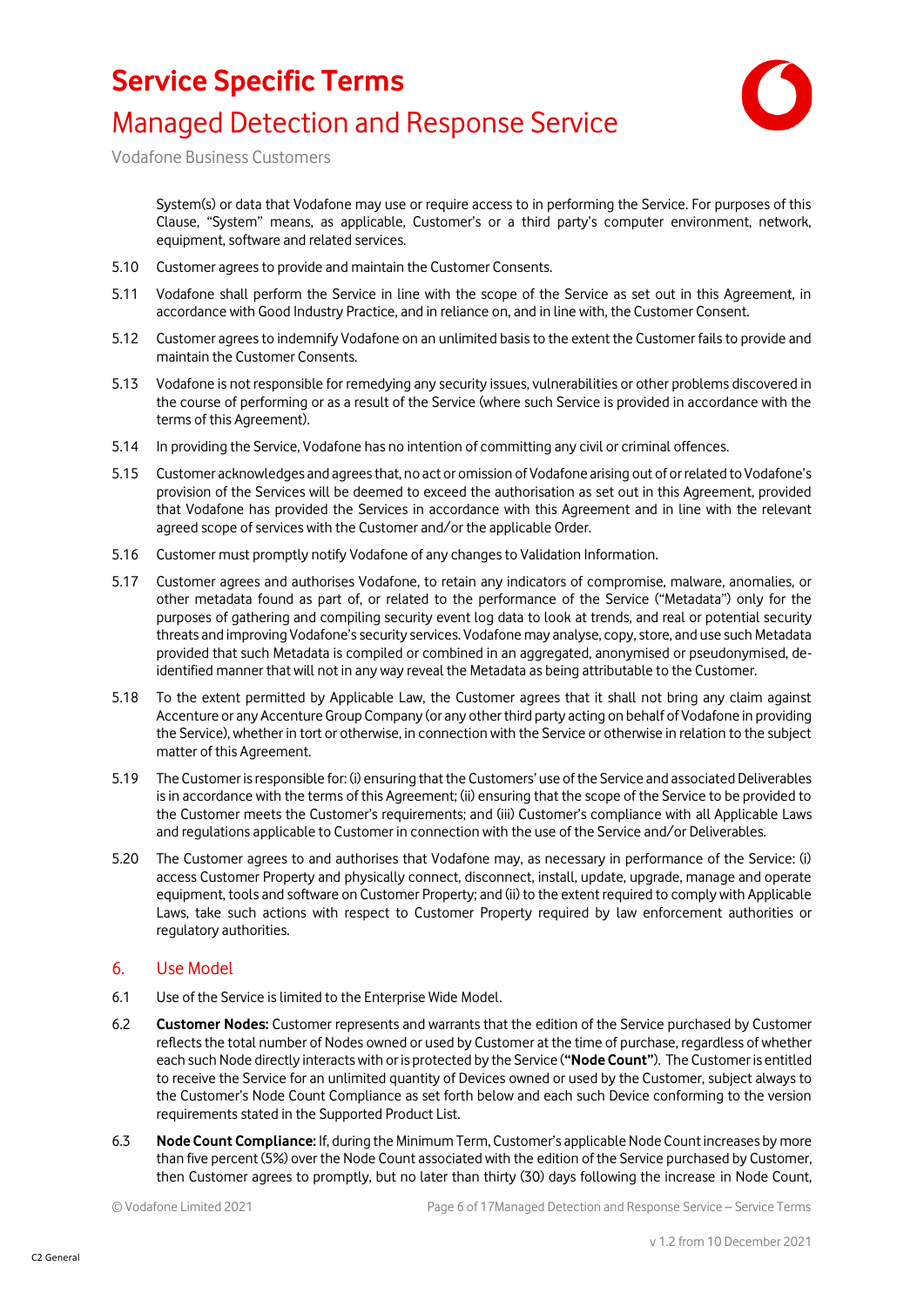

Vodafone Business Customers

purchase an edition of the Service which covers the additional Nodes, in order to enable compliance with the expanded Node Count. Vodafone may, at its discretion, but no more than once every twelve (12) months, request Customer to validate the Customer's Node Count to Vodafone in writing.

#### <span id="page-6-0"></span>7. Data Protection

- 7.1 Where the Customer shares Personal Data with Vodafone for the Processor Services, the Customer warrants and undertakes that it has complied with all necessary obligations imposed on it under Applicable Law including ensuring that it has either (i) obtained all necessary consents to transfer the Personal Data to Vodafone; or (ii) secured another lawful basis, in accordance with Applicable Privacy Law, to share such Personal Data with Vodafone for the processing envisaged by this Agreement and has provided appropriate privacy notices to the relevant data subjects (as required by Applicable Privacy Law) to enable it to share the Personal Data with Vodafone for the purposes envisaged by this Agreement.
- 7.2 Vodafone shall act as Data Controller save:
	- (a) in respect of the Log Collection Platform Software; and
	- (b) in respect of the MDR Portal;

(together the **"Processor Services"**).

- 7.3 Vodafone shall act as Data Processor in respect of the Processor Services. It is acknowledged and agreed that the Data Protection clause in the Third Party Provider Terms in Appendix A (the "**Appendix A Data Protection Clause"**) shall not apply to the Processor Services and the applicable terms shall be the remainder of this claus[e 7](#page-6-0) (for the avoidance of doubt clauses [7.4](#page-6-1) to [7.8\)](#page-7-0) in respect of the Processor Services.
- <span id="page-6-1"></span>7.4 Vodafone (and its subcontractors):
	- (a) may Process User Personal Data for: (i) provision and monitoring of the Service; or (ii) any other purpose agreed between the parties subject to Customer's prior written consent. Additional instructions require prior written agreement and may be subject to Charges. Customer shall ensure that its instructions comply with Applicable Laws.
	- (b) may use User Personal Data to create statistical data and information about service usage and devices that does not identify a User.
	- (c) may engage another processor (a **"Sub-Processor"**) to carry out processing activities in the provision of the Services or to fulfil certain obligations of Vodafone under the Agreement. Vodafone shall inform the Customer of changes to Sub-Processors where Vodafone is required by Applicable Privacy Law by (i) providing at least ten (10) Working Days' prior notice, or (ii) listing the new or replacement Sub-Processor on www.vodafone.co.uk and/or at least ten (10) Working Days before Vodafone authorises and permits the new or replacement Sub-Processor access to User Personal Data in order to give the Customer the opportunity to reasonably object to such changes. Vodafone will enter into a contract or other legal act with the Sub-Processor and will impose upon the Sub-Processor substantially the same legal obligations as under this clause to the extent required by Applicable Privacy Law and that the Sub-Processor is carrying out the relevant processing activities. Vodafone shall remain liable to the Customer for the performance of that Sub-Processor's obligations.
	- (d) may retain the User Personal Data for as long as is required to deliver the Service and shall destroy or return (at Customer's option) User Personal Data in its possession upon termination of the Agreement, save where Customer opts for Vodafone to retain User Personal Data subject to a new hosting agreement.
	- (e) shall limit access to User Personal Data to those necessary to meet Vodafone's obligations in relation to the Service and take reasonable steps to ensure that they: (i) are under an appropriate statutory obligation of confidentiality; (ii) are trained in Vodafone's policies relating to handling User Personal Data; and (iii) do not process User Personal Data except in accordance with the Customer's instructions unless required to do so by Applicable Law.
	- (f) shall (i) provide appropriate technical and organizational measures for a level of security appropriate to the risks that are presented by Processing; and (ii) comply with the security requirements contained in the Vodafone information security policies and/or based on ISO 27001;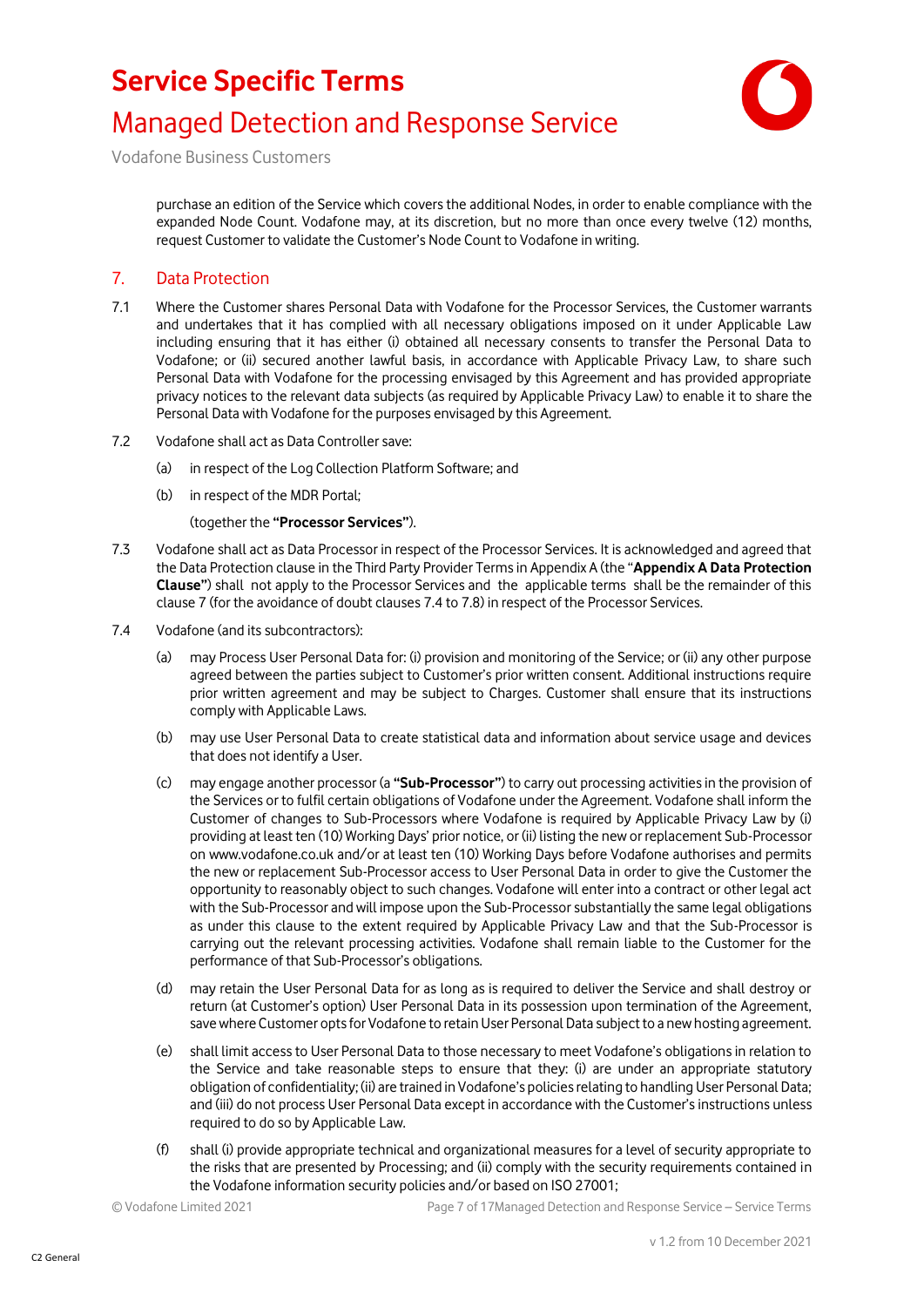

Vodafone Business Customers

- (g) shall (i) provide Customer with such information, assistance and co-operation as Customer may reasonably require to establish compliance with Applicable Privacy Law including any personal data breach notification; (ii) without undue delay, notify Customer of any unauthorised access to User Personal Data of which Vodafone becomes aware, which results in loss, unauthorised disclosure or alteration to the User Personal Data; and (iii) where required by Applicable Privacy Law and requested by the Customer (prior to the processing), provide the Customer reasonable assistance to carry out a privacy impact assessment of the Services and any prior consultation of the relevant supervisory authority.
- <span id="page-7-1"></span>7.5 **Audit:** Customer shall with respect to any right of audit, including inspections, which they may have under Applicable Privacy Law relating to data protection, agree to exercise such right as follows: (a) no more than once per annum following the Agreement Start Date, request to meet (on a mutually acceptable date) with one or more senior representatives of Vodafone's security and/or audit department to review Vodafone's security organization and the best practice and industry standards which Vodafone meets or to which it aspires, including, without limitation, ISO 27001 (or equivalent), provided that such audit shall relate to the Services only. If the Transfer Contract Clauses apply (the model contract clauses set out in the European Commission's Decision of 5 February 2010 on standard contractual clauses for the transfer of Personal Data to dataprocessors established in third countries, under the Directive 95/46/EC on the protection of individuals with regard to the processing of personal data and on the free movement of such data as may be amended or replaced by the European Commission from time to time), nothing in this clause [7.5](#page-7-1) amends or varies those standard clauses nor affects any data subject or supervisory authority's rights under those clauses; and (b) be responsible for reviewing the information made available by Vodafone and making an independent determination if the Services meet the Customer's requirements and legal obligations as well as its obligations under this clause.
- 7.6 **Transfer of User Personal Data out of the UK and EEA:** Vodafone may transfer User Personal Data to countries outside the European Economic Area only to the extent that (i) User Personal Data is transferred on terms substantially in accordance with the Transfer Contract Clauses for the transfer of Personal Data to processors established in third countries; (ii) that the transfer of User Personal Data does not put any member of Customer Group in breach of its obligations under Applicable Privacy Law; or (iii) it is required to do so by Union or Member State law to which it is subject; in such a case, Vodafone shall inform the Customer of that legal requirement before processing, unless that law prohibits such information.
- 7.7 **Law enforcement authorities:** Vodafone: (i) may receive legally binding demands from a law enforcement authority for the disclosure of, or other assistance in respect of, User Personal Data, or be required by Applicable Law to disclose User Personal Data to persons other than Customer; (ii) will not be in breach of its obligation to Customer in complying with such obligations to the extent legally bound; and (iii) shall notify Customer as soon as reasonably possible of any such demand unless otherwise prohibited.
- <span id="page-7-0"></span>7.8 **Enquiries from Users:** Vodafone shall, where the Customer is required under Applicable Privacy Law to respond to enquiries or communications (including subject access requests) from Users and taking into account the nature of the processing (i) without undue delay pass on to Customer any enquiries or communications (including subject access requests) that Vodafone receives from Users relating to their User Personal Data or its Processing; and (ii) assist the Customer by appropriate technical and organizational measures, insofar as this is possible in the Customer's fulfilment of those obligations under Applicable Privacy Law
- 8. Delivery
- 8.1 Vodafone will make the Service available to Customer on the Service Commencement Date.

#### 9. Out of Scope Activity

9.1 Anything not specifically described in these Service Specific Terms is out of scope and is not included in the Service. Customer acknowledges, understands and agrees that Vodafone does not guarantee or otherwise warrant that the Service, or Vodafone's recommendations and plans made by Vodafone as a result of that Service, will result in the identification, detection, containment, eradication of, or recovery from all of Customer's system threats, vulnerabilities, malware, malicious software, or other malicious threats. Customer agrees not to represent to anyone that Vodafone has provided such a guarantee or warranty.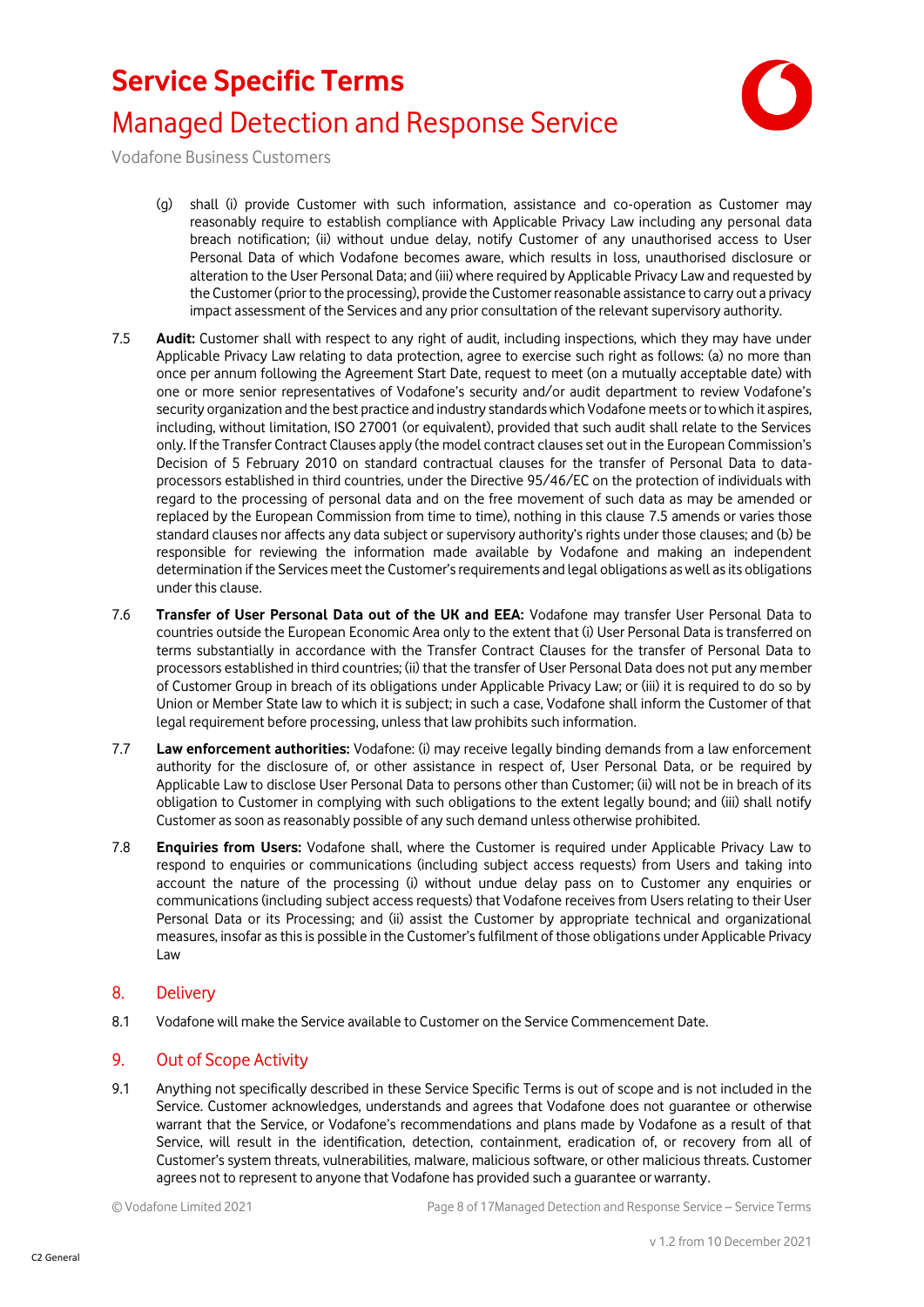### **Service Specific Terms**



### Managed Detection and Response Service

Vodafone Business Customers

#### 9.2 **Litigation Support Services:**

- (a) The following services (**"Litigation Support Services"**) are explicitly excluded from the Service provided:
	- $(i)$ Depositions, fact witness testimony, expert witness testimony, affidavits, declarations, expert reports;
	- $(ii)$ Responding to discovery requests, subpoenas;
	- $(iii)$ eDiscovery services; or
	- $(iv)$ other forms of litigation support or participation in any legal proceeding relating to the subject matter of the engagement (including those involving a governmental entity).
- (b) Although the parties acknowledge that the Service may be sought by Customer at the direction of Customer's legal counsel, it is neither Vodafone's nor Customer's intention for Vodafone to perform Litigation Support Services. If, however, Vodafone is later compelled to perform any Litigation Support Services, Customer agrees that the following would apply to those Litigation Support Services, regardless of whether such Litigation Support Services are sought directly by Customer or by a third party, and notwithstanding any conflict with other terms:
	- $(i)$ the then-current hourly rate would apply for all Vodafone personnel who perform any Litigation Support Services. Litigation Support Services are provided on a time and materials basis, since the actual time required to complete Litigation Support Services may vary;
	- $(ii)$ the parties will work in good faith to document the terms in this "Litigation Support Services" section as well as any additional necessary terms and conditions in a separate agreement at such time as the need for Litigation Support Services should occur;
	- $(iii)$ Customer will fully indemnify and reimburse Vodafone for all losses, damages, liabilities, expenses, costs, and fees (including reasonable attorney's fees) and for Vodafone personnel time (at the hourly rate listed above for Litigation Support Services) incurred in connection with any allegation, claim, demand, subpoena, or legal proceeding (including those involving a governmental entity) arising from any incident for which Customer has engaged Vodafone to provide the Service, regardless of fault; and

this "Litigation Support Services" Section will survive termination or expiration of the Agreement.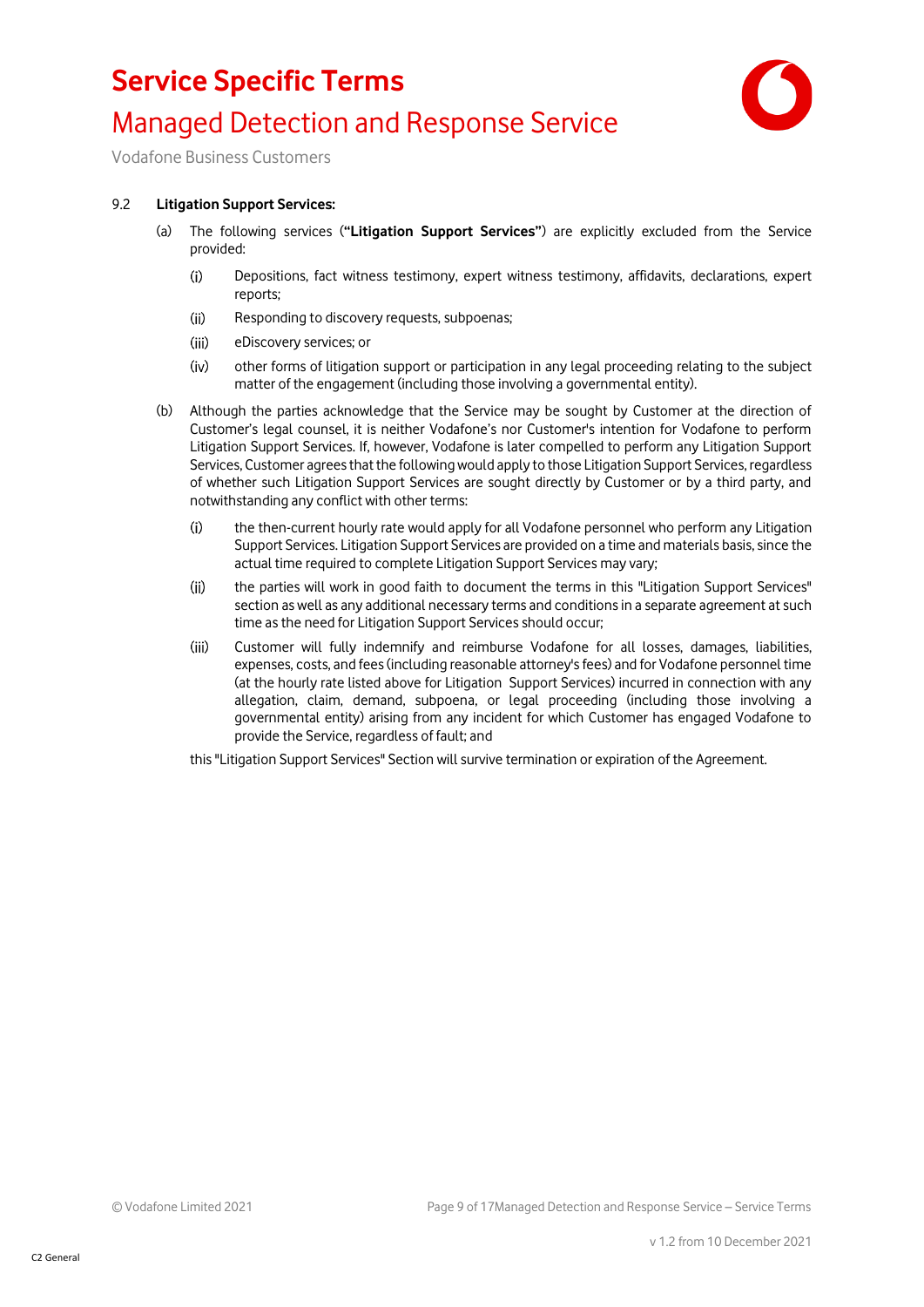## **Service Levels** Managed Detection and Response Service



Vodafone Business Customers

#### 1. Support Services

- 1.1 **Support Service**: Vodafone will provide Customer with support service for the Service Elements ordered by Customer. Appendix C: MSS Offerings Chart details the SLAs applicable for the Service.
- 1.2 **Support Parameters**: Support service is available in English only.
- 1.3 **Service Credits:** there shall be no service credits applicable to the Service.
- 1.4 **Device Registration**:
	- (a) The Customer Responsibilities set out in these Service Specific Terms must be met for Device(s) prior to Device Registration (**"Registration Requirements"**).
	- (b) Vodafone will register each Device(s) upon the last of the following:
		- $(i)$ fifteen (15) business days after completion of the Registration Requirements;
		- $(ii)$ upon the Service Commencement Date; or
		- $(iii)$ in accordance with the registration date or timeline identified in a mutually agreed upon deployment schedule. A deployment schedule created by Vodafone may be required, in Vodafone's sole discretion, in the event that the Service requires registration of ten (10) or more Device(s).
- 1.5 **Severe Event Notification:** Vodafone will initiate contact to notify Customer of Emergency and Critical incidents (as defined in the Operations Manual) within the specified Severe Event Notification Time identified in the MSS Offerings Chart, once the determination that an Emergency and Critical incident has occurred (as specified in the Operations Manual).
- 1.6 **MDR Infrastructure Up-Time:** MDR data storage, MDR log analysis processing, any Hosted Management Consoles, the MDR Portal, and SOC customer communication methods (i.e., phone, email, the Portal) (together, the **"MDR Infrastructure"**) shall be available in accordance with the MDR Infrastructure Up-time Percentage identified in the MSS Offerings Chart, for each calendar month during the Term (excluding scheduled outage, hardware/software failures, failures resulting from changes made by Customer, and circumstances beyond MDR control, as further described in the Operations Manual).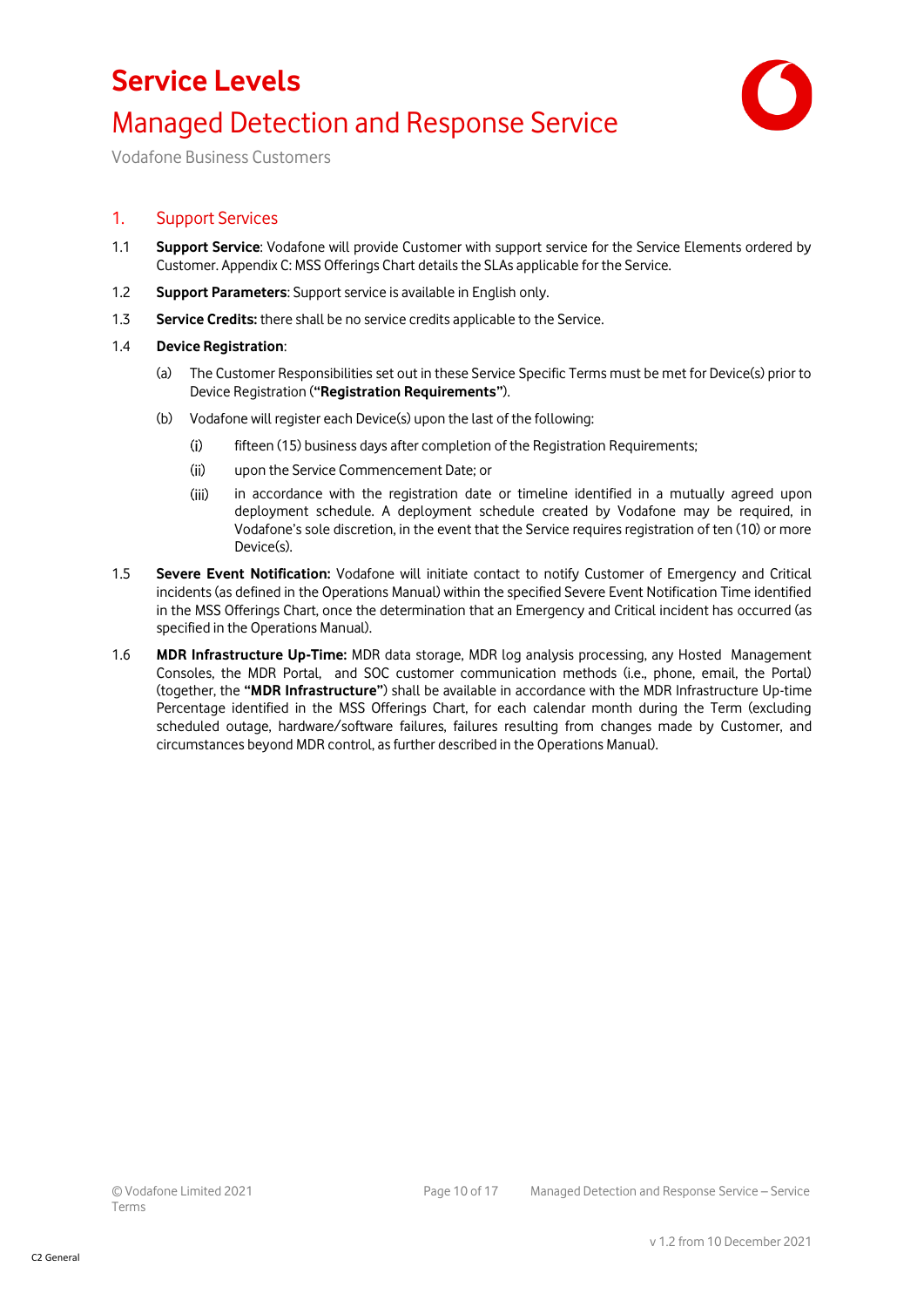# **Definitions** Managed Detection and Response Service



Vodafone Business Customers

### 1. Definitions

#### 1.1 The following definitions are applicable to the Service

| Accenture                         | means Accenture (UK) Limited, a company incorporated in England with<br>registration number 4757301, whose registered office is at 30 Fenchurch Street,<br>London, EC3M 3BD, and for the purposes of this Agreement, is a Third Party<br>Provider.                                                                                                                                                                                                                                                                                                                                         |
|-----------------------------------|--------------------------------------------------------------------------------------------------------------------------------------------------------------------------------------------------------------------------------------------------------------------------------------------------------------------------------------------------------------------------------------------------------------------------------------------------------------------------------------------------------------------------------------------------------------------------------------------|
| <b>Accenture Group</b><br>Company | means Accenture or any entity, whether incorporated or not, that controls, is<br>controlled by, or is under common control with Accenture.                                                                                                                                                                                                                                                                                                                                                                                                                                                 |
| <b>Customer Data</b>              | means all data, documents or records of whatever nature and in whatever form<br>relating to the business of the Customer, the Customers' employees or otherwise,<br>whether subsisting before or after the date of this Agreement and whether created<br>or processed as part of, or in connection with, the Service.                                                                                                                                                                                                                                                                      |
| <b>Customer Property</b>          | means Endpoints, computer systems; servers; technology infrastructures;<br>telecommunications or electronic communications systems and associated<br>communications; confidential information; data (including Personal Data,<br>employee identification, authentication or credential data user details and other<br>sensitive information); assets; devices; intellectual property; and/or physical<br>premises, that are used by Customer, or its respective employees, customers, or<br>suppliers, whether owned or otherwise controlled by the Customer or owned by a<br>third party. |
| <b>Cyber-Attack</b>               | means an attempt to expose, alter, disable, destroy, steal or gain information<br>through unauthorized access to computer information systems, infrastructures,<br>computer networks, or personal computer devices.                                                                                                                                                                                                                                                                                                                                                                        |
| <b>Daily Service Summary</b>      | means a daily summary of information, such as Vodafone recommendations and<br>open tickets requiring Customer input or action, which is made available to<br>Customer on the MDR Portal.                                                                                                                                                                                                                                                                                                                                                                                                   |
| <b>Deliverables</b>               | means any deliverable, process or document to be provided by Vodafone in<br>accordance with these Service Terms or Extra Service Terms.                                                                                                                                                                                                                                                                                                                                                                                                                                                    |
| <b>Endpoint</b>                   | means the Customer's computers or laptops that host any one of Windows, Mac or<br>Linux Operating systems (irrespective of the hardware used and the hosting<br>location).                                                                                                                                                                                                                                                                                                                                                                                                                 |
| Environment                       | means the Customer's relevant security controls, network infrastructure, and<br>endpoints.                                                                                                                                                                                                                                                                                                                                                                                                                                                                                                 |
| <b>Good Industry Practice</b>     | means, in respect of any activity, performing that activity effectively, reliably and<br>professionally in good faith and in a prompt and timely manner using the degree of<br>skill, care, diligence, prudence, foresight and judgement which would reasonably<br>be expected from a skilled, experienced and market leading operator engaged in<br>the provision of the Service or such activity (as applicable) on a commercial basis.                                                                                                                                                  |
| <b>Group Company</b>              | means an Accenture Group Company or a company or corporation within<br>Vodafone Group (as the case may be).                                                                                                                                                                                                                                                                                                                                                                                                                                                                                |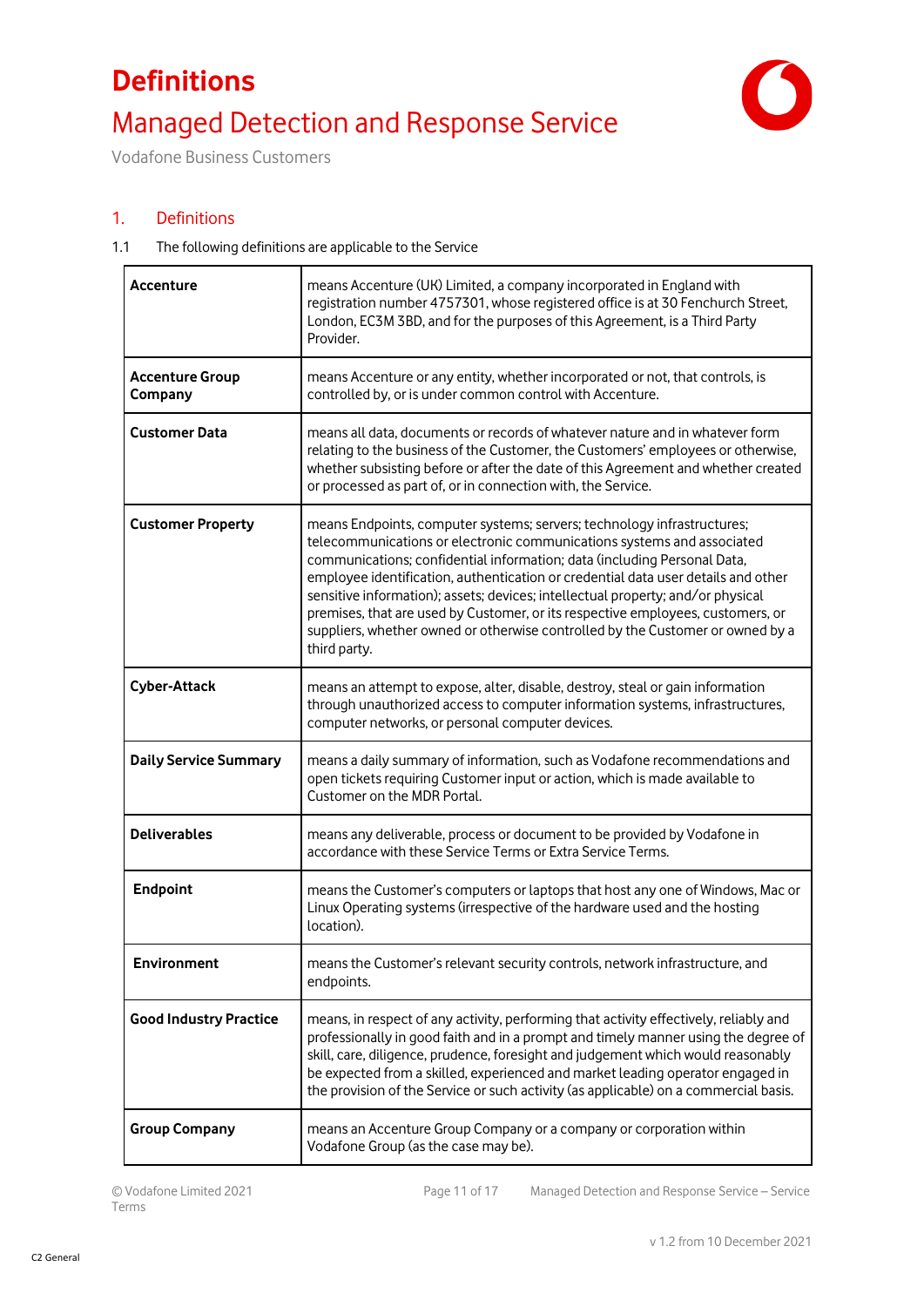# **Definitions** Managed Detection and Response Service



Vodafone Business Customers

| Incident                                        | an unplanned interruption to the Service, a reduction in the quality of a Service, or<br>a failure of a Service configuration item and excludes Emergency Maintenance.                                                                                                                                                                                                                                                                                                                                        |
|-------------------------------------------------|---------------------------------------------------------------------------------------------------------------------------------------------------------------------------------------------------------------------------------------------------------------------------------------------------------------------------------------------------------------------------------------------------------------------------------------------------------------------------------------------------------------|
| <b>Log Collection Platform</b>                  | means the software and hardware that collects and/or stores Security Data from<br>Devices and sends the Security Data to the MDR Environment for retention and/or<br>security analysis.                                                                                                                                                                                                                                                                                                                       |
| <b>MDR Environment</b>                          | means the encrypted file repository hosted in the MDR Platform containing the<br>Security Data collected for the purpose of carrying out the Service.                                                                                                                                                                                                                                                                                                                                                         |
| <b>MDR Portal</b>                               | means the secure web portal used to provide a view of current threats and attacks,<br>as well as information pertaining to the Customer's security posture. The MDR<br>Portal also provides access to event analysis, recommendations, and reports. The<br>MDR Portal is made available to Customer for use during the Minimum Term.                                                                                                                                                                          |
| <b>Node</b>                                     | means a virtual or physical unique network address, such as an Internet protocol<br>address.                                                                                                                                                                                                                                                                                                                                                                                                                  |
| <b>Operations Manual</b>                        | means the operations manual providing further information on the Service and<br>made available to the Customer on the MDR Portal.                                                                                                                                                                                                                                                                                                                                                                             |
| <b>Security Data</b>                            | means the security event log data and information actually collected from the<br>Customer's Environment and ingested into the MDR Environment.                                                                                                                                                                                                                                                                                                                                                                |
| <b>Service Commencement</b><br>Date             | means the date, agreed between the parties, for the Service to commence.                                                                                                                                                                                                                                                                                                                                                                                                                                      |
| Service Level(s)                                | the service levels that apply to the provision of the Service as set out in these<br>Service Terms.                                                                                                                                                                                                                                                                                                                                                                                                           |
| <b>Supported Product List</b><br>("SPL")        | means the document, available to Customer on the MDR Portal, that describes the<br>supported versions of the Device(s) that may receive the Service.                                                                                                                                                                                                                                                                                                                                                          |
| <b>Validation Information</b>                   | means the information provided by Customer to Vodafone, prior to the Agreement<br>Start Date, which was used by Vodafone to determine whether or not the Service<br>could be provided to Customer. The Validation Information may include, but is not<br>limited to, (i) the countries the Customer will receive the Service; (ii) the core<br>business of the Customer; (iii) the systems Customer will be using the Service for;<br>and (iv) whether the Customer has any existing conflicts with Vodafone. |
| <b>Vodafone Business</b><br>Marketplace ("VBM") | means the platform set out at https://marketplace.vodafone.co.uk/home.                                                                                                                                                                                                                                                                                                                                                                                                                                        |
| Vodafone                                        | means (a) Vodafone Limited, a company incorporated in England with registration<br>number 1471587, whose registered office is at Vodafone House, The Connection,<br>Newbury, Berkshire, RG14 2FN, England; and/or (b) a third party acting on behalf of<br>Vodafone, such as Accenture.                                                                                                                                                                                                                       |
| <b>Vodafone Group</b>                           | means Vodafone Group plc and each body corporate, partnership, or<br>unincorporated association, in respect of which Vodafone Group plc owns (directly<br>or indirectly) at least 15 per cent. of:                                                                                                                                                                                                                                                                                                            |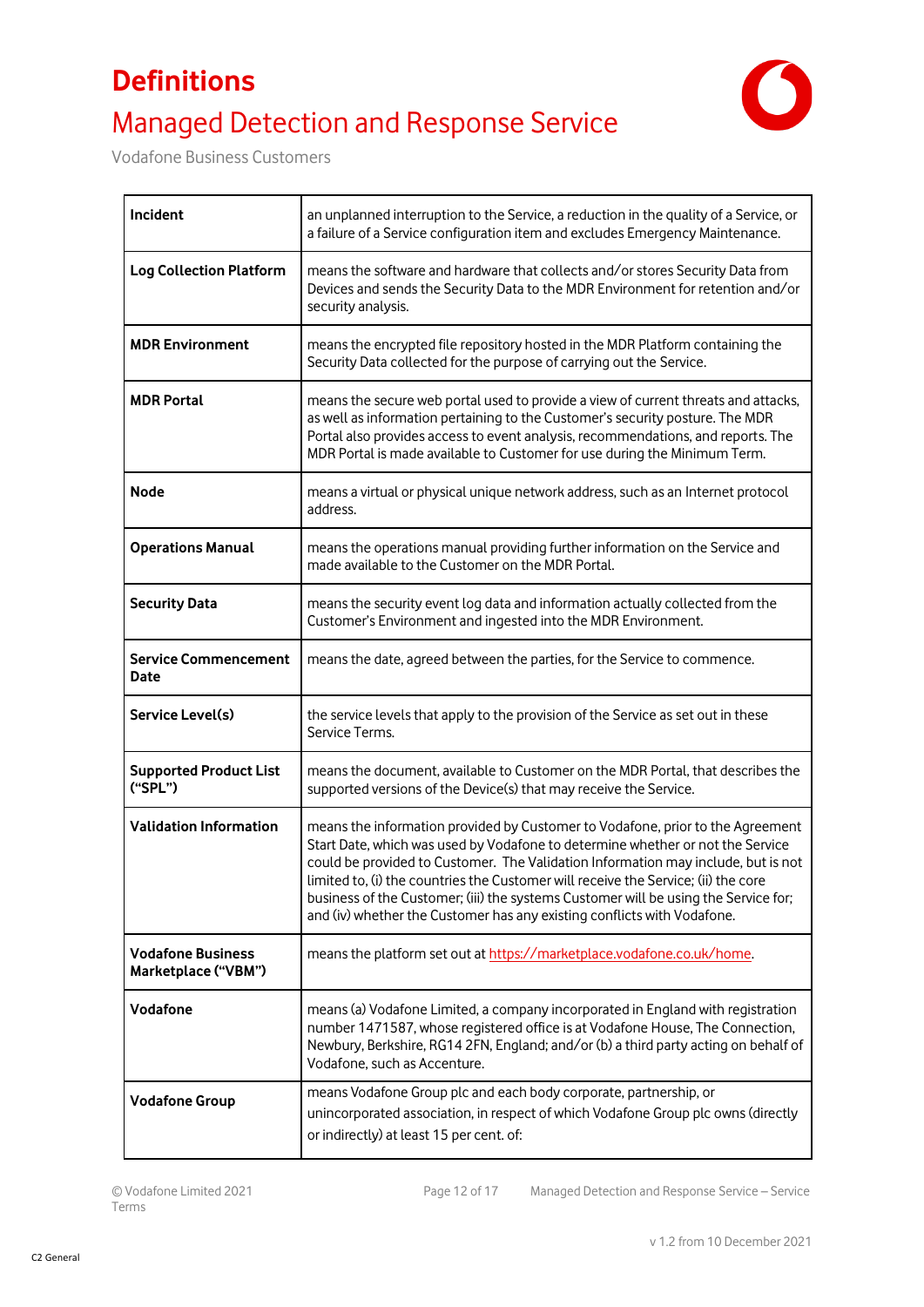## **Definitions** Managed Detection and Response Service



Vodafone Business Customers

| the issued share capital; or<br>(a)                                                          |
|----------------------------------------------------------------------------------------------|
| the ownership interests or units issued by such partnership or unincorporated<br>association |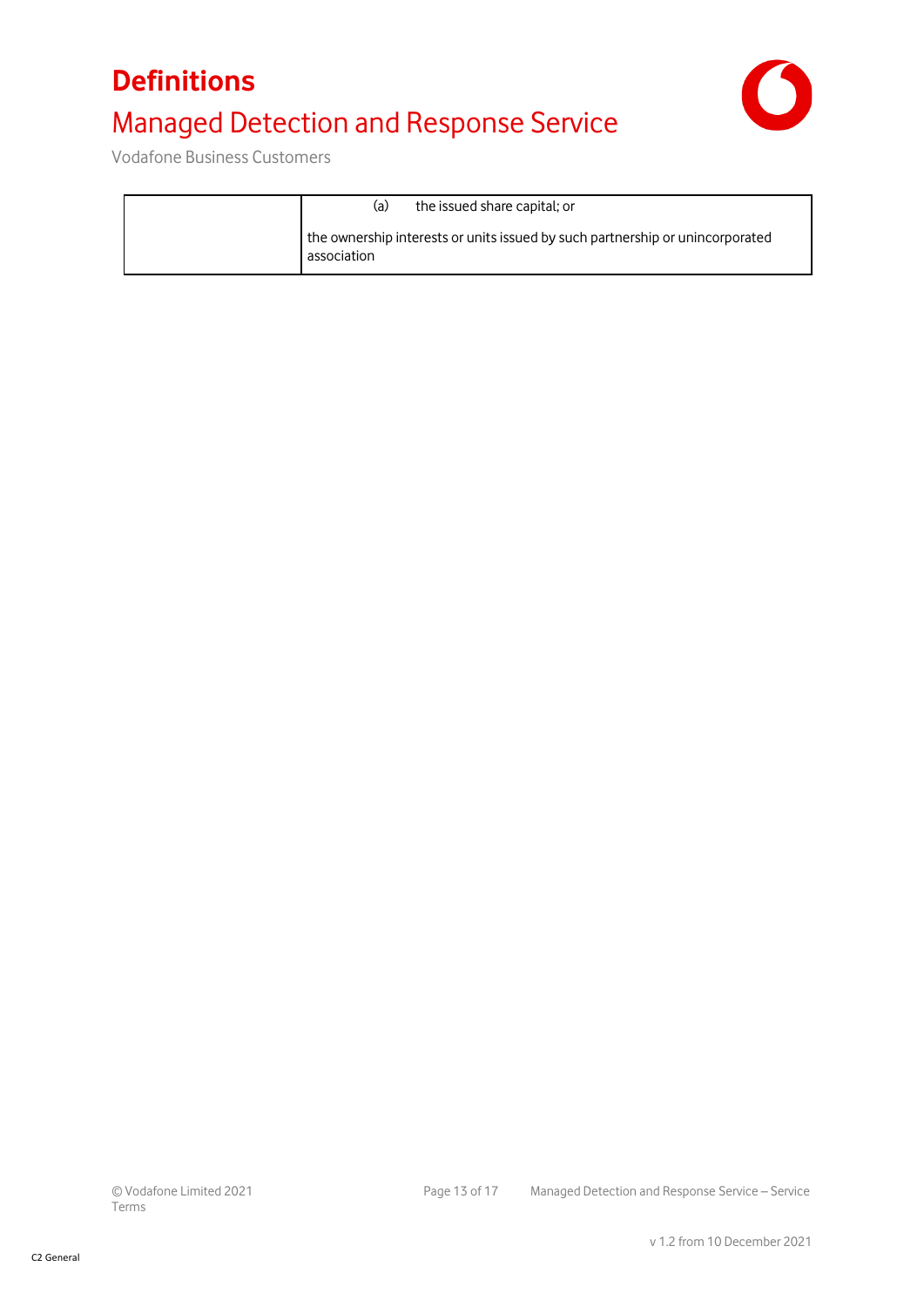# **Appendix A** Managed Detection and Response Service



Vodafone Business Customers

### 1. Appendix A

[Appendix A available a[t www.vodafone.co.uk/cloudservices/\]](http://www.vodafone.co.uk/cloudservices/)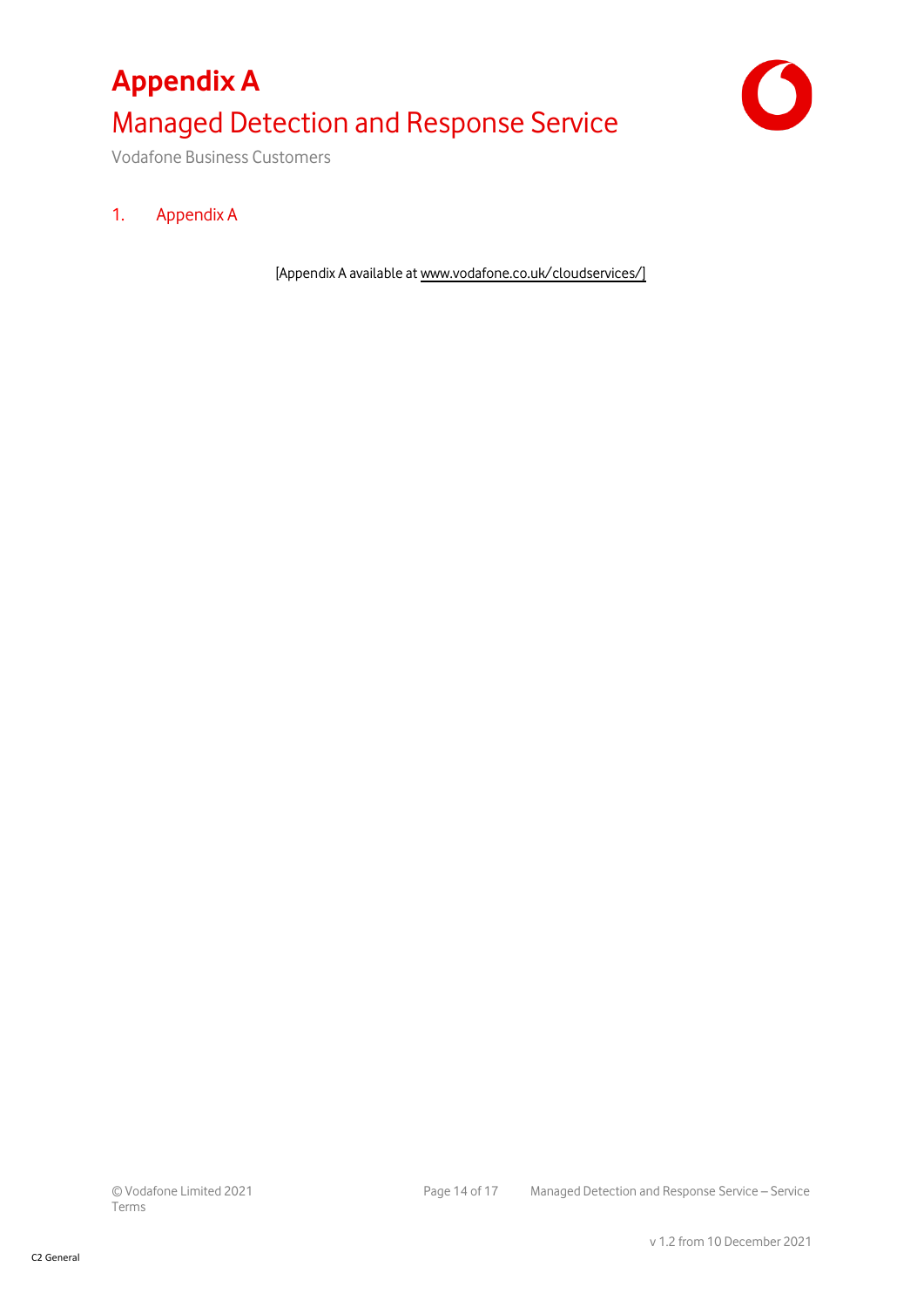# **Appendix B** Managed Detection and Response Service



Vodafone Business Customers

1. Appendix B

[Appendix B available at [www.vodafone.co.uk/cloudservices/\]](http://www.vodafone.co.uk/cloudservices/)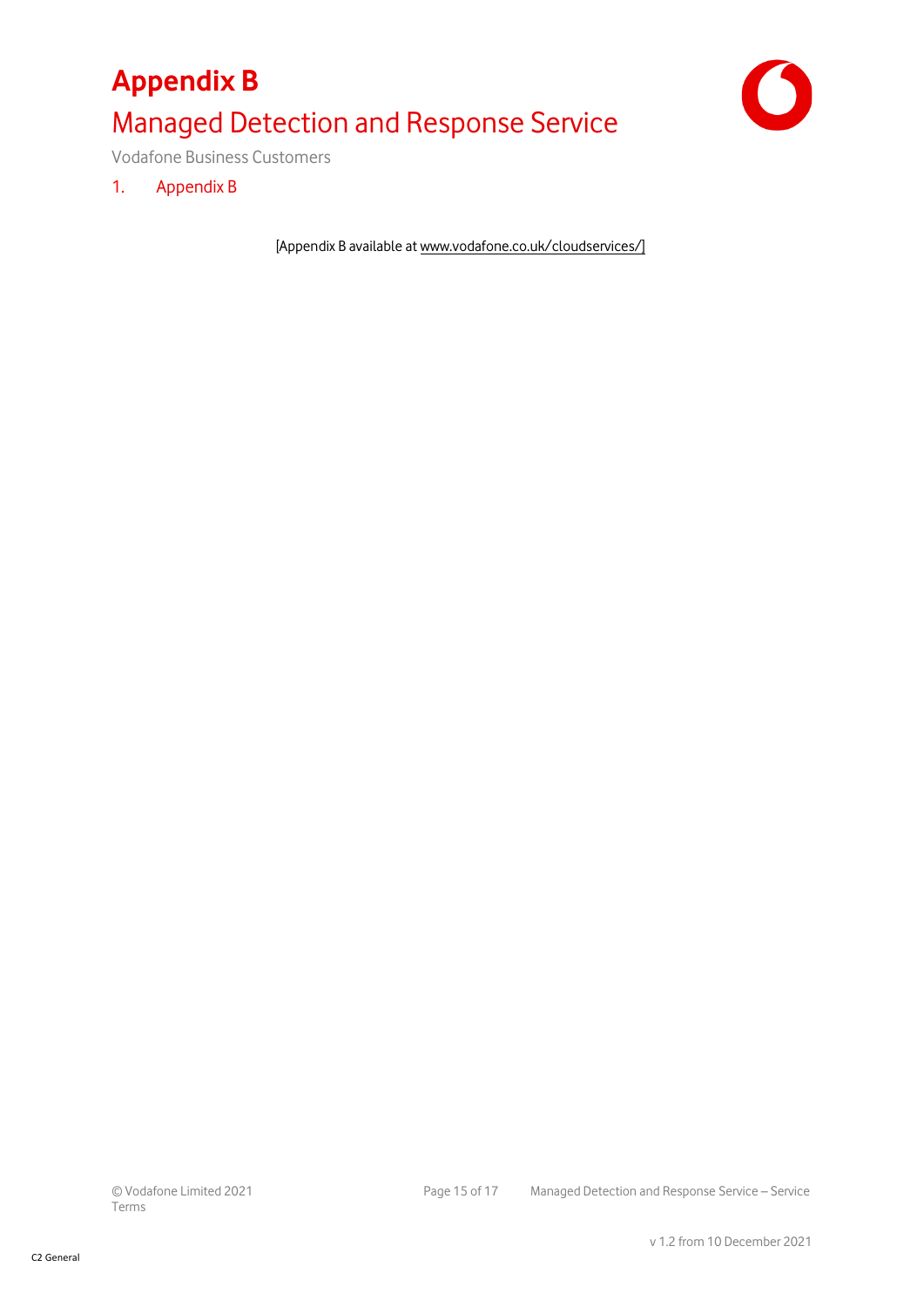# **Appendix C** Managed Detection and Response Service



Vodafone Business Customers

### 1. APPENDIX C: MSS OFFERINGS CHARTS

|                                                                                      | <b>Managed Detection and Response</b><br><b>Services</b> |
|--------------------------------------------------------------------------------------|----------------------------------------------------------|
| <b>Service Level Agreement Metrics</b>                                               |                                                          |
| <b>Device Registration</b>                                                           | As described in the Service Level agreement<br>section   |
| Severe Event Notification Time                                                       | 10 minutes                                               |
| MDR Infrastructure Up-Time Percentage                                                | 99.90%                                                   |
| Monthly Reporting Time                                                               | by 5th Working Day                                       |
| Log Retention (duration @ MDR during Services Term<br>only):                         |                                                          |
| Online Portal access to logs                                                         | 12 months <sup>1</sup>                                   |
| Online Incident Data Retention                                                       | Service Term                                             |
| <b>Security Incident Analysis</b>                                                    |                                                          |
| Log/Alert data collection, aggregation, and normalization                            | X                                                        |
| Logs available for MDR Analyst inspection                                            | $x^2$                                                    |
|                                                                                      |                                                          |
| <b>Feature</b>                                                                       |                                                          |
| Analyze security data and customer context in an effort to                           |                                                          |
| detect the following signs of malicious activity, as                                 |                                                          |
| applicable based on the log output received from the                                 |                                                          |
| monitored Device(s):                                                                 |                                                          |
| • firewall port scans and brute force threshold                                      |                                                          |
| exceptions                                                                           |                                                          |
| •host and network intrusions or suspect traffic                                      | X                                                        |
| •connections to backdoors and Trojans                                                |                                                          |
| • events detected by endpoint security solutions                                     |                                                          |
| • internal systems attacking other internal systems                                  |                                                          |
| • connect to/from customer-specified bad/blocked                                     |                                                          |
| <b>URLs</b>                                                                          |                                                          |
| • connections to malicious URLs (identified through                                  |                                                          |
| parsing of web proxy data)<br>Emerging Threats (as defined by the Operations Manual) |                                                          |
| Analyze security data and customer context in an effort to                           |                                                          |
| detect the following signs of malicious activity, as                                 |                                                          |
| applicable based on the log output received from the                                 |                                                          |
| monitored Device(s):                                                                 |                                                          |
| • threats that connect to/from IP addresses or URLs that                             | X.                                                       |

© Vodafone Limited 2021 Page 16 of 17 Managed Detection and Response Service – Service